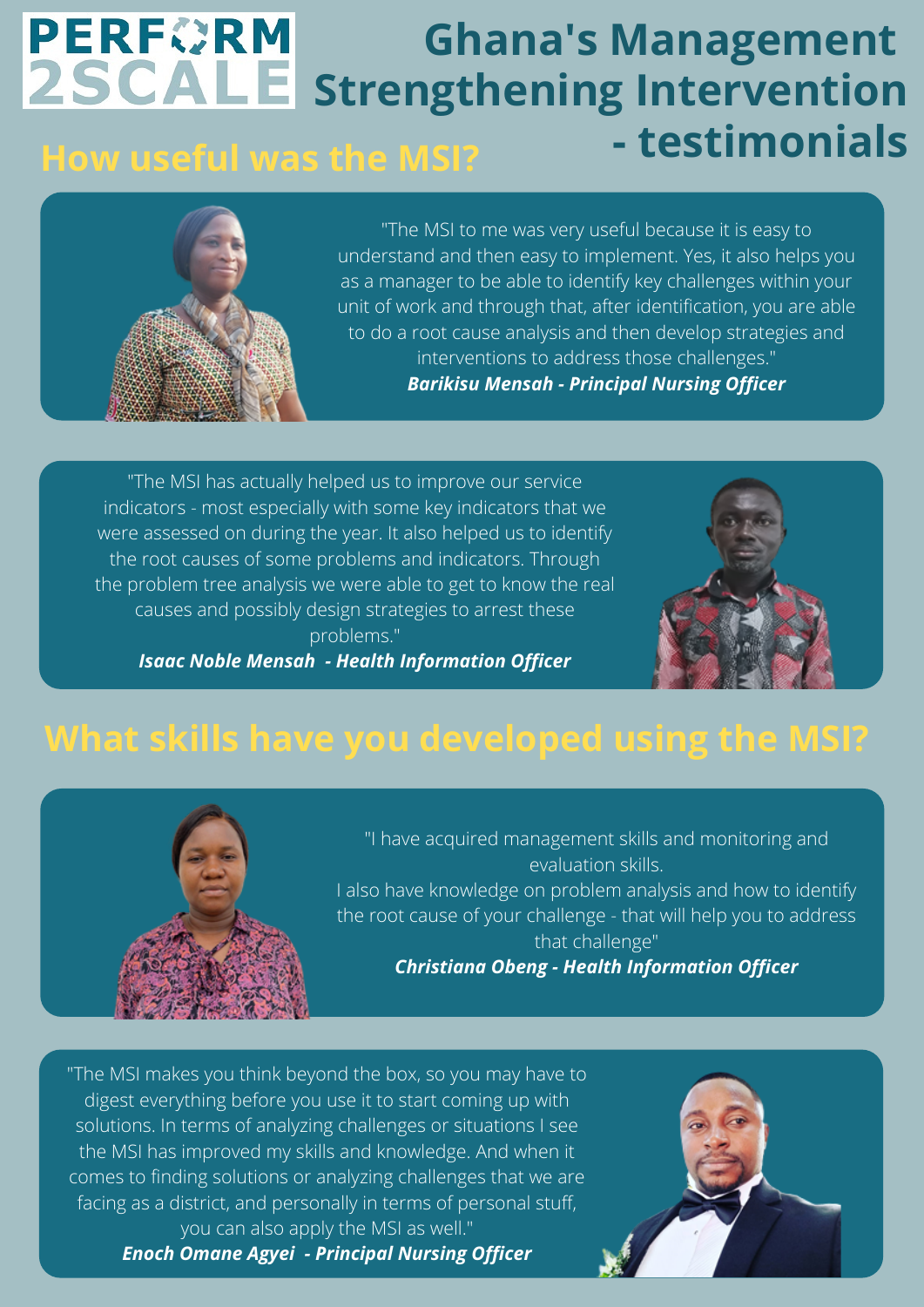

#### **Ghana's Management Strengthening Intervention- testimonials**

## **Is the MSI important to your work?**



"When you look at the MSI you see that we are able to analyze the results we have after collecting our indicators, looking at our targets and the forms of analysis that we have. At the end of the day, it is quite in line with my work, very much, so I really appreciate being part of the PERFORM2Scale team." *Ethel Henyo - Health Information Officer*

"It's very, very, useful. It helps you to know exactly what you want to achieve because you don't pick a lot of activities but the salient ones. When you pick the salient ones and work on them, you see that the other indicators' activities will also improve. Without the MSI, we would have thought that we needed to do all the activities or we need all the resources to carry them out, and we wouldn't achieve even the main list of activities. Then you'll think 'I did not achieve my target'. But with the MSI, it tunes you towards one target and its effects push into other activities and that was very useful."

*Manford Isaac - Health Information Officer*



# **Will you use the MSI in future?**



"Definitely, and as a district we have even adapted it as one of the main tools that we use in all program activities, helping us come out with the best strategy amidst the challenges, and with our limited resources - both human and capital intensive - to solve every problem that comes our way. And each mandatory program that we may have to run, it would be the main tool to use to plan and inculcate it in our day-to-day activities as a district."

*Margaret Donkye - Health Information Officer*

"Sure, I will apply it (even though the officers in the region I'm working with have not been taken through the MSI approach to try to meet performance objectives). For me as an officer, directly or indirectly, I apply it on routine basis because it has some clear cut guidelines which I now use to set my objectives. It ensures that I achieve those objectives and the strategies, and maybe give feedback, engaging officers on phone calls and periodically, when there are resources, we also visit them. I know all these activities are embedded in PERFORM2Scale and think I have been able to have the benefit of them through my participation in PERFORM2Scale."

*Paul Twene - Regional Disease Surveillance Officer*